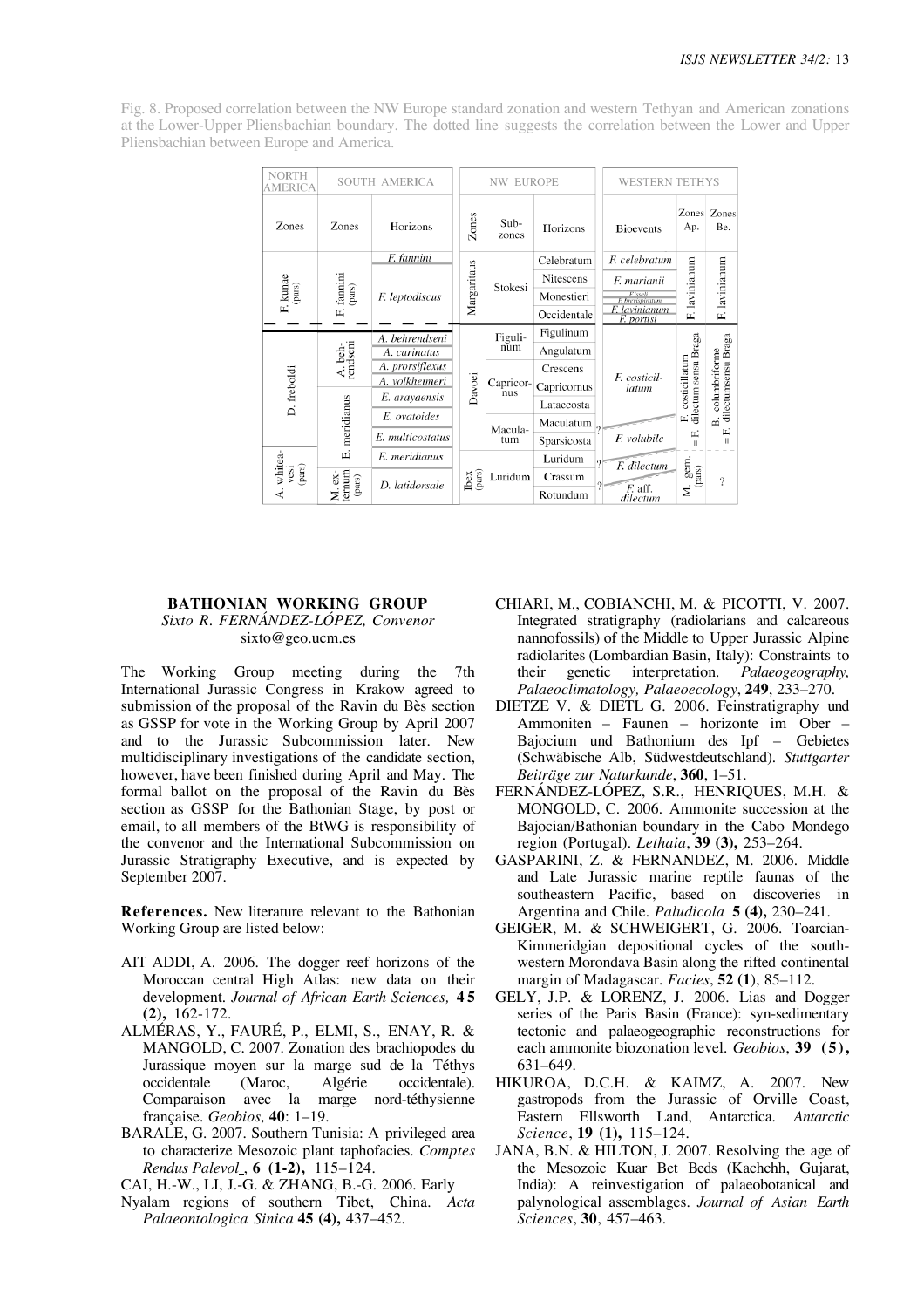- LEONIDE, P., FLOQUET, M. & VILLIER, L. 2007. Interaction of tectonics, eustasy, climate and carbonate production on the sedimentary evolution of an early/middle Jurassic extensional basin (Southern Provence Sub-basin, SE France). *Basin Research*, **19 (1),** 125–152.
- MARTIRE, L., CLARI, P., LOZAR, F. & PAVIA, G. 2006. The Rosso Ammonitico Veronese (middleupper Jurassic of the Trento Plateau): A proposal of lithostratigraphic ordering and formalization. *Rivista Italiana di Paleontologia e Stratigrafia*, **112 (2)**, 227–250.
- MOYNE, S. & NEIGE, P. 2007. The space-time relationship of taxonomic diversity and morphological disparity in the Middle Jurassic<br>ammonite radiation. Palaeogeography, radiation. *Palaeogeography*, *Palaeoclimatology, Palaeoecology*, **248**, 82–95.
- MUKHERJEE, D. 2007. A taxonomic and phylogenetic study of *Kutchithyris* – A Jurassic terebratulide from Kutch, India. *Journal of Asian Earth Sciences*, **30**, 213–237.
- O'DOGHERTY L., SANDOVAL J., BARTOLINI A., BRUCHEZ S., BILL M. & GUEX J. 2006. Carbon–isotope stratigraphy and ammonite faunal turnover for the Middle Jurassic in the Southern Iberian palaeomargin. *Palaeogeography, Palaeoclimatology, Palaeoecology*, **239**, 311–333.
- PRASAD, S., JAIN, R.L. & SRIVASTAVA, M.S. 2007. Record of Middle Jurassic (Bathonian) Ammonite Genus *Clydoniceras* BLAKE from Jaisalmer Basin, Western Rajasthan. *Journal of the Geological Society of India*, **69 (1),** 53–56.
- RUBAN, D.A. 2006. Taxonomic diversity dynamics of the Jurassic bivalves in the Caucasus: Regional trends and recognition of global patterns.<br>Palaeogeography, Palaeoclimatology, Palaeo-*Palaeogeography, Palaeoclimatology, Palaeoecology*, **239 (1-2),** 63–74.
- VAEZ-JAVADI, F. & MIRZAEI-ATAABADI, M. 2006. Jurassic plant macrofossils from the Hojedk Formation, Kerman area, east-central Iran. *Alcheringa*, **30 (1),** 63-96.
- ZATON, M. 2007. *Tulites cadus* Buckman, 1921 (Ammonoidea) from the Middle Bathonian of the Polish Jura and its biostratigraphic significance. *Neues Jahrbuch für Geologie und Paläontologie, Abhandlungen*, **243**, 191–199.

**Callovian Working Group** *John CALLOMON and Gerd DIETL, Convenors* j.h.callomon@ucl.ac.uk g.dietl.smns@naturkundemuseum-bw.de

It is our firm resolve formally to complete the proposal and procedures for ratification by the ICS of the GSSP for the base of the Callovian Stage this year. It is a matter of regret that it should have taken so long, but some of the reasons (and excuses) may become apparent from what follows.

*Historical***.** In short, the scientific arguments were completed in 1990 and a unanimous decision was reached by a properly constituted Working Group at a meeting called for this purpose in Stuttgart. This was in the days of the *ICS Guidelines* Version I (1986) and to satisfy their requirements in full would have called for considerable extra time and effort, for little apparent

scientific gain - at least, in the eyes of the Working Group. There seemed to be no great problems elsewhere awaiting a formal declaration of a Callovian Stage GSSP, no uncertainties dependent on it clamouring for a decision. The reason was simple. The chronostratigraphical level chosen for the base of the Callovian was little changed from where it had been since Oppel's time over a century before and where everyone had always taken it to be. We in the Jurassic seemed to be getting along very well without Stage GSSPs as conceived and demanded by the ICS, again for reasons well understood in the Jurassic community but, it seems, less so by the members of the ICS. There tended hence to be always other things more urgently in need of attention. The history of events was as follows.

(1) *Stuttgart 1990*. - The deliberations and decisions reached at the meeting of the Callovian Working-Group held at Stuttgart and the proposed type section across the Bathonian-Callovian Boundary near Albstatt-Pfeffingen in the Swabian Alb were described quite fully in a Report circulated among the members of the WG and available on request. A summary of the meeting, its proceedings and the decision reached was published in *ISJS Newsletter* 20 (Callomon 1991, p.5). The stratotype section was chosen to lie in a section near Albstadt-Pfeffingen. The boundary was chosen on the basis of the biostratigraphy of the ammonite family Kosmoceratidae, whose widespread distribution and rapid evolution makes possible geological time-correlations at this level over distances with a precision having no rivals. Such correlation-potential was taken to be the factor of dominant importance. Additional constraints required the boundary to lie at the base of the standard chronostratigraphical hierarchy of subdivisions, that of the lowest Subzone of the lowest Zone of the Stage - a concept also traditional in the Jurassic since Oppel (and finding no mention in the *Guidelines*). The level finally adopted was the base of a thin bed marking the biohorizon of *Kepplerites keppleri* at the base of the Keppleri Subzone of the Herveyi Zone of the Callovian Stage. The scientific basis for these choices had been presented in some detail in the Proceedings of the 2nd Colloquium on the Jurassic held in Lisbon in 1987 (Callomon, Dietl & Page 1989). All the scientific evidence was therefore publicly available.

These principles were well understood by all 18 members of the Working-Group, representatives of 11 countries. They also understood ammonites and their biostratigraphy as well as the correlation-potentials of other guide-fossils often used for time-correlations. No alternatives of comparable correlation-potential could be discerned and no alternative sections of comparable merit for the GSSP were proposed. The vote to adopt the proposals put forward at Stuttgart was unanimous, with no abstentions. No challenge on scientific grounds has ever been raised, either then or at any time since.

An objection was however raised on doctrinal grounds by a colleague (not a member of the Callovian WG) who protested that the proposal did not meet one of the critical requirements of the *Guidelines* (of 1986), namely that the stratotype should be chosen in a section that was "complete" and not "condensed". Neither he nor the *Guidelines* explained what is meant by these terms, nor